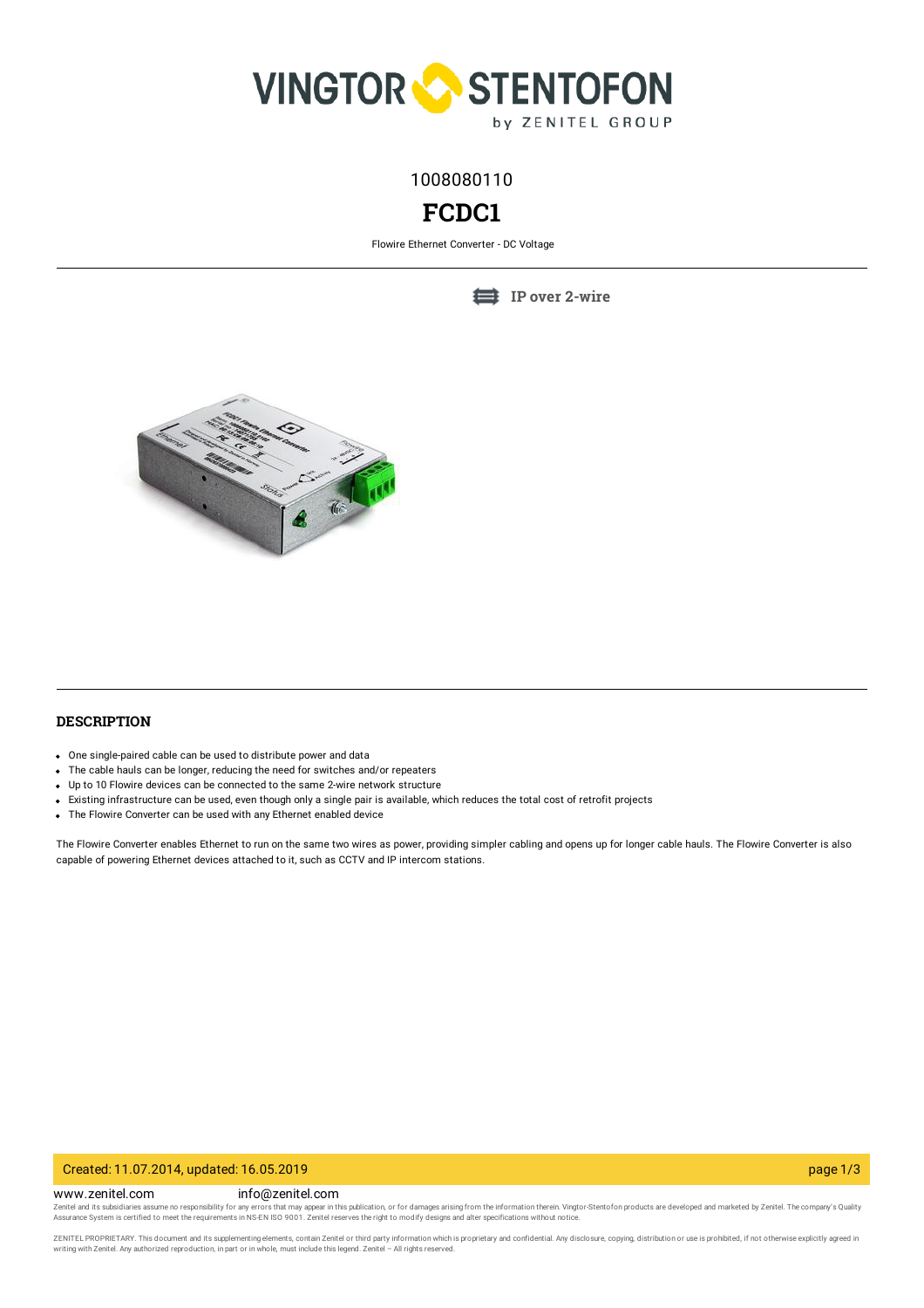# **SPECIFICATIONS**

| <b>MECHANICAL</b> |  |
|-------------------|--|
|                   |  |

| <b>Dimensions</b>                                            | 110 x 75 x 27 mm                                                                                                                                     |
|--------------------------------------------------------------|------------------------------------------------------------------------------------------------------------------------------------------------------|
| Weight                                                       | 300 <sub>g</sub>                                                                                                                                     |
| Mounting                                                     | Wall mount or DIN rail                                                                                                                               |
| IP rating                                                    | IP 20                                                                                                                                                |
| <b>ENVIRONMENTAL</b>                                         |                                                                                                                                                      |
| Operating temperature                                        | -20°C to +55°C                                                                                                                                       |
| Operating humidity                                           | 15% to 95% (non-condensing)                                                                                                                          |
| Storage temperature                                          | $-40^{\circ}$ C to + 70 $^{\circ}$ C                                                                                                                 |
| Storage humidity                                             | 10% to 95% (non-condensing)                                                                                                                          |
| <b>NETWORK</b>                                               |                                                                                                                                                      |
| Ethernet                                                     | 100 Mbps                                                                                                                                             |
| Flowire                                                      | 100 Mbps @ 100m *), 50 Mbps @ 500m *), 10 Mbps @ 1km *, *) Available bandwidth depends on cable type,<br>cable length and number of attached devices |
| <b>ELECTRICAL</b>                                            |                                                                                                                                                      |
| Nominal voltage                                              | V NOM = $24VDC - 48VDC$ , V MIN = $18VDC$ , V MAX = $56VDC$                                                                                          |
| Power consumption                                            | $P NOM = 2.5W, P MAX = 6W$                                                                                                                           |
| Power forwarding, compatible with PoE Mode B (Spare<br>pair) | $P$ MAX = 15W                                                                                                                                        |
| ELECTROMAGNETIC COMPATIBILITY (EMC)                          |                                                                                                                                                      |
| Immunity                                                     | EN 60945, EN 61000-6-1:2001                                                                                                                          |
| Emissions                                                    | EN 60945, EN 61000-6-3:2001 + A11:2004                                                                                                               |

### **TECHNICAL DIMENSIONS**



# Created: 11.07.2014, updated: 16.05.2019 page 2/3

#### www.zenitel.com info@zenitel.com

Zenitel and its subsidiaries assume no responsibility for any errors that may appear in this publication, or for damages arising from the information therein. Vingtor-Stentofon products are developed and marketed by Zenite

ZENITEL PROPRIETARY. This document and its supplementing elements, contain Zenitel or third party information which is proprietary and confidential. Any disclosure, copying, distribution or use is prohibited, if not otherw